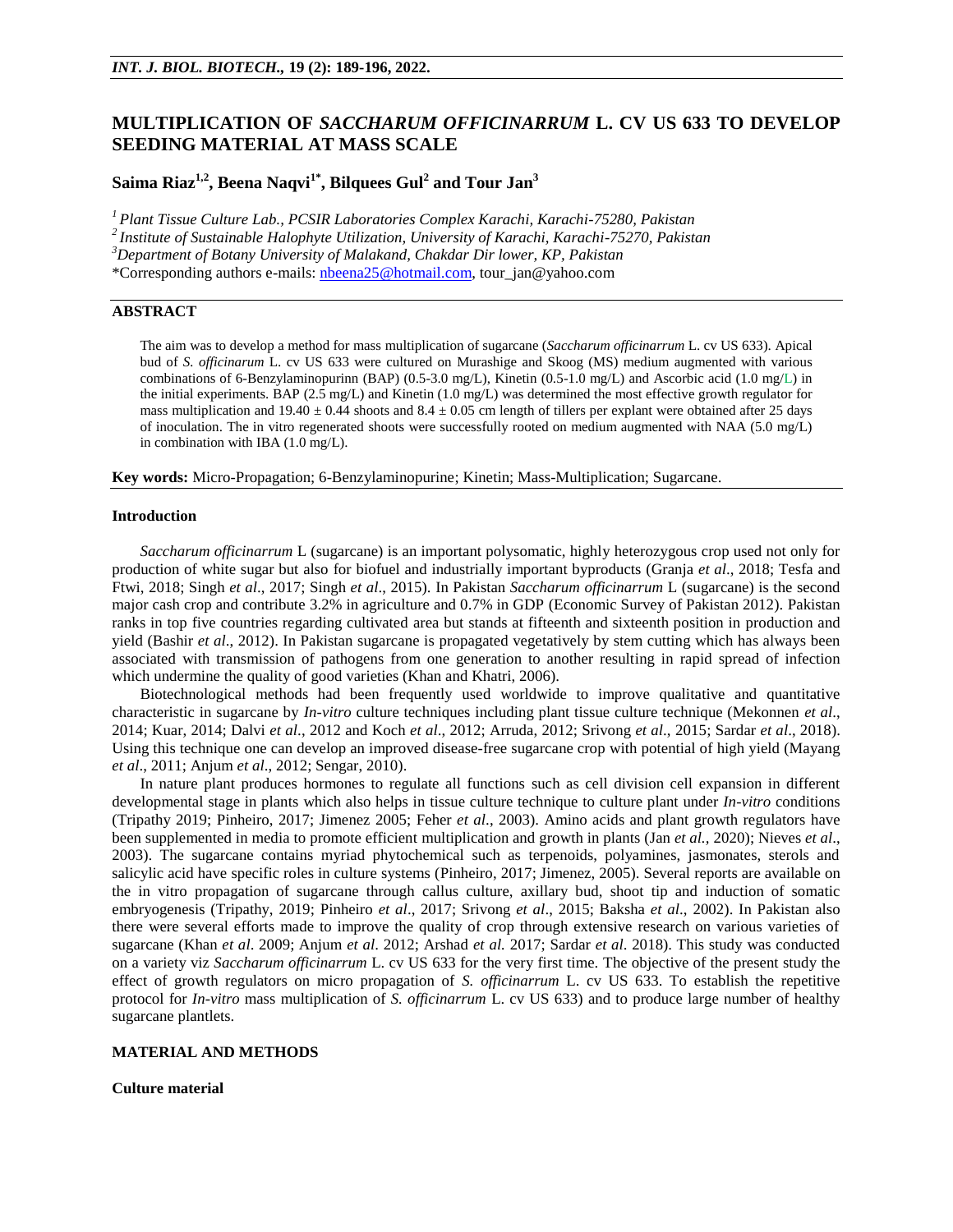*Saccharum officinarrum* L. cv US 633 was grown in the experimental field of Plant Tissue Culture Lab at PCSIR Laboratories complex, Karachi. Fresh, young and healthy plants were selected for the collection of apical bud explants from 8 to 10 months old plant.

#### **Explant surface sterilization**

Explants were first washed with tap water followed by washing with distilled water and then surface sterilized with sodium hypochlorite solution (35%) containing few drops of Tween-20 for 20 minutes followed by three rinses with sterilized distilled water in a laminar flow cabinet.

#### **Culture media**

Murashige and Skoog (1962) basal medium (MS) was used for culture initiation and multiplication. Initiation MS media was supplemented with BAP (1-2 mg/L), kinetin (1 mg/L) and ascorbic acid (1 mg/L) in eleven combinations (Table 1).

| Media           | BAP mg/L | Kinetin mg/L | Ascorbic acid mg/L |
|-----------------|----------|--------------|--------------------|
| IM1             | $\Omega$ | $\theta$     | $\theta$           |
| IM2             | $\Omega$ | 1.0          | 0                  |
| IM <sub>3</sub> | $^{(1)}$ | 0            | 1.0                |
| IM4             | 1.0      | $\theta$     | 0                  |
| IM <sub>5</sub> | 1.0      | $\theta$     | 1.0                |
| IM <sub>6</sub> | 1.0      | 1.0          | 0                  |
| IM7             | 1.0      | 1.0          | 1.0                |
| IM <sub>8</sub> | 2.0      | 0            | 0                  |
| IM <sub>9</sub> | 2.0      | 0            | 1.0                |
| IM10            | 2.0      | 1.0          | $\overline{0}$     |
| IM11            | 2.0      | 1.0          | 1.0                |

Table 1. MS Media for Initiation of *Saccharum officinarrum* L. cv US 633 *In-vitro* culture.

Multiplication MS media for mass multiplication of culture was supplemented with 6-Benzylaminopurine (0.5- 3.0 mg/L) and Kinetin (1.0 mg/L) in twelve different combinations (Table 2).

Table 2. Media for Mass Multiplication of *Saccharum officinarrum* L. cv US 633 *In-vitro* culture.

| Treatment      | $BAP$ mg/L | Kin mg/L |
|----------------|------------|----------|
| M <sub>0</sub> | 0.0        | 0.0      |
| M <sub>1</sub> | 0.5        | 0.0      |
| M <sub>2</sub> | 1.0        | 0.0      |
| M <sub>3</sub> | 1.5        | 0.0      |
| M4             | 2.0        | 0.0      |
| M <sub>5</sub> | 2.5        | 0.0      |
| M6             | 3          | 0.0      |
| M7             | 0.5        | 1.0      |
| M8             | 1.0        | 1.0      |
| M <sub>9</sub> | 1.5        | 1.0      |
| M10            | 2.0        | 1.0      |
| M11            | 2.5        | 1.0      |
| M12            | 3          | 1.0      |

For the induction of root MS medium was supplemented with different concentration of Naphthalenacetic acid (NAA) in combination with Indolebuteric acid (IBA) (Table 3).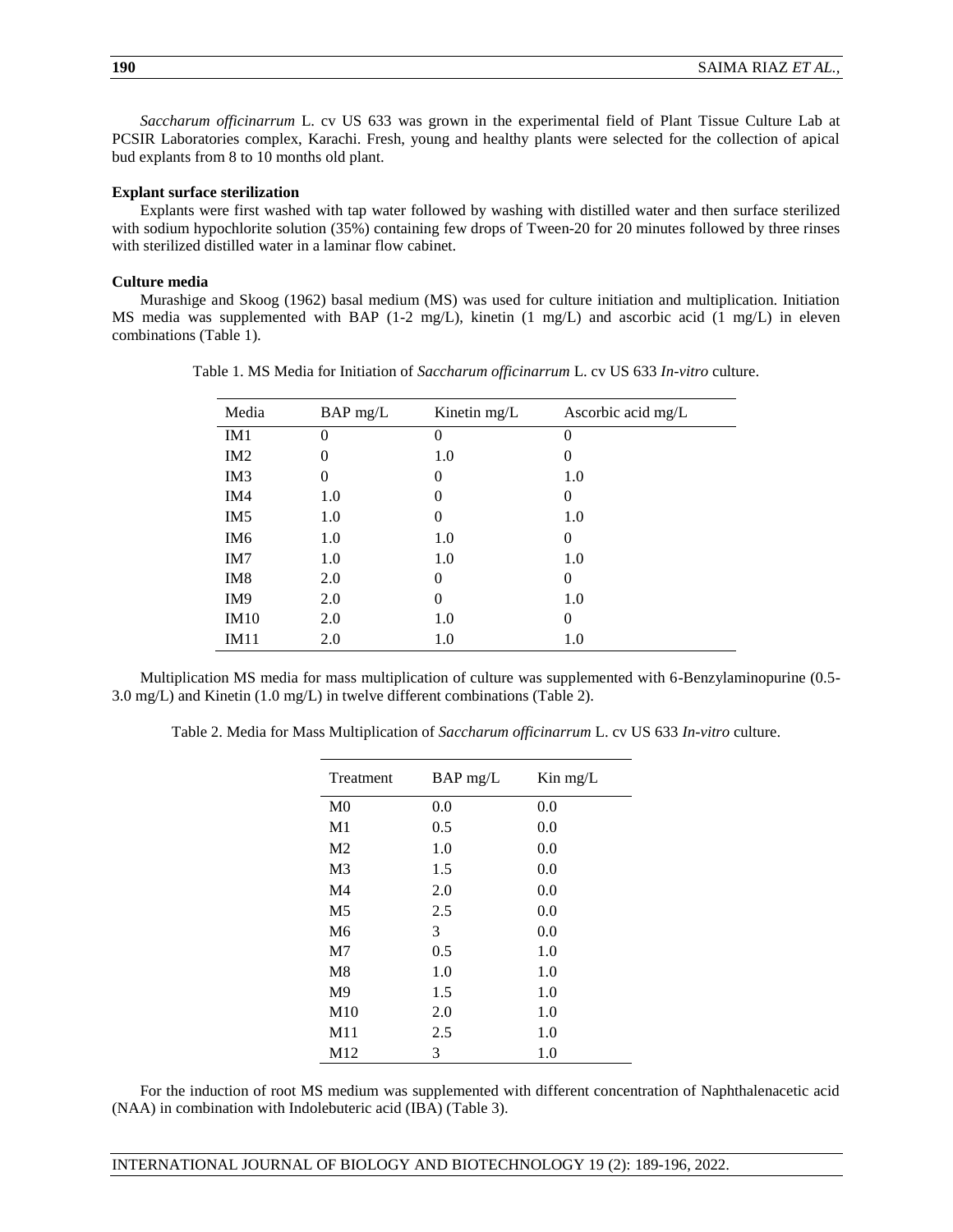| RM1      |
|----------|
| RM2      |
| RM3<br>3 |
| RM4      |
| RM5      |

Table 3. MS Media for Rooting in shoots of *Saccharum officinarrum* L. cv US 633.

## **Culture conditions**

All culture were maintained at  $25 \pm 2^{\circ}\text{C}$  under 16/8 h day/night photoperiod provided by cool fluorescent lights (35 µmol m-2 s-1). The observation was taken every second day for 25 days after inoculation. The subculture was done after 25 days. Growth parameters recorded were number of shoot proliferation per explants (tillers) and length of shoot (cm.) to identify the efficiency of media for mass multiplication of culture.

#### **Statistics**

The experiment followed a completely randomized design with ten replicates. All experimental data used were means of ten replications from all treatments. Statistical analyses were performed using SPSS version 20.0 software (SPSS, Chicago, IL, USA) and Sigma Plot 12.5 (Systat Software Inc) was used to draw graphs.

## **RESULT AND DISCUSSION**

Growth and development of sugarcane by employing conventional methods is hampered by various environmental stresses (FAO, 2009; Munns and Tester, 2008). Therefore, modern techniques like biotechnology had been recognized as potentially valuable tool for addressing the critical problems of crop improvement in agriculture program (Arshad *et al*., 2017). To establish a standardize the repetitive protocol for *In-vitro* initiation and mass multiplication of *Saccharum officinarrum* L. cv US 633 and to obtain pathogen free healthy culture in short time as a healthy seeding material through tissue culture technique Effect of growth regulators on micro propagation of *S. officinarrum* L. cv US 633 was studied. For initiation of culture eleven combinations of BAP (1-2 mg/L), kinetin (1 mg/L) and ascorbic acid (1 mg/L) were tested (Table 1). Many researchers reported that, the pretreatment of explants with plant growth regulators improve the shoot induction (Thomas, 2007; Tie *et al*., 2013). In this study apical buds and axillary buds were used to initiate culture. (Biradar *et al*., 2009) reported that axillary bud is the most suitable explant for the initiation of *In-vitro* culture of sugarcane whereas our results showed that apical buds perform better. Results of the present study showed culture initiation was best on media supplemented with BAP (1mg/L) and Kin (1 mg/L) (Fig. 4). In contrast (Biradar *et al*., 2009) reported that the media containing single growth regulator i.e., BAP (2 mg/l) is suitable for initiation of culture whereas Ali and Afghan, 2001) observed optimum growth regeneration in media containing combination of NAA and BAP in sugarcane Varity SIM-6. The results showed that in media without growth regulators shoot proliferation was lowest ( $2.07 \pm 0.17$ ) after 15 days of inoculation. Several studies reported that the explants cultured on the media which contain different combination of growth regulators exhibited a greater number of shoots compared to media having single PGR (Azade *et al*; 2016; Yi *et al*., 2018). Results showed that combine effect of BAP and kinetin on initiation of culture was positive and combination of BAP and kinetin in ratio of 1:1 and 2:1 supports shoot proliferation (5.34  $\pm$  0.14 and 5.50  $\pm$  0.09). The addition of ascorbic acid enhanced the number of shoot proliferation  $(8.53 \pm 0.18)$  in media supplemented with 1mg/l 6-Benzylaminopurine, 1mg/l Kinetin and 1mg/l Ascorbic acid after 15 days of inoculation (Fig. 1).

Several scientists reported that the different combinations of plant growth regulators played key role to achieve mass multiplication of shoots under *In vitro* conditions (Kantayos, 2019; Kim *et al*., 2016). Similar results were found in this study that media without growth regulators was unable to produce multiple shoots after 25 days. There was a requirement of growth regulator for multiplication of culture. The response in media without growth regulators was very slow whereas response increases with the increase of growth regulators up to certain level. The growth parameters measured showed that number of tillers and shoot length was lowest in media without growth regulator i.e., control  $(4.60 \pm 0.24$  and  $5.86 \pm 0.05$  cm) after 25 days (Fig. 2 and Fig. 3). There were some scientists who reported that only single cytokine (Kinetin) was effective in some cases to get highest multiplication (Patel *et al*., 2001) these results were not in support of this study.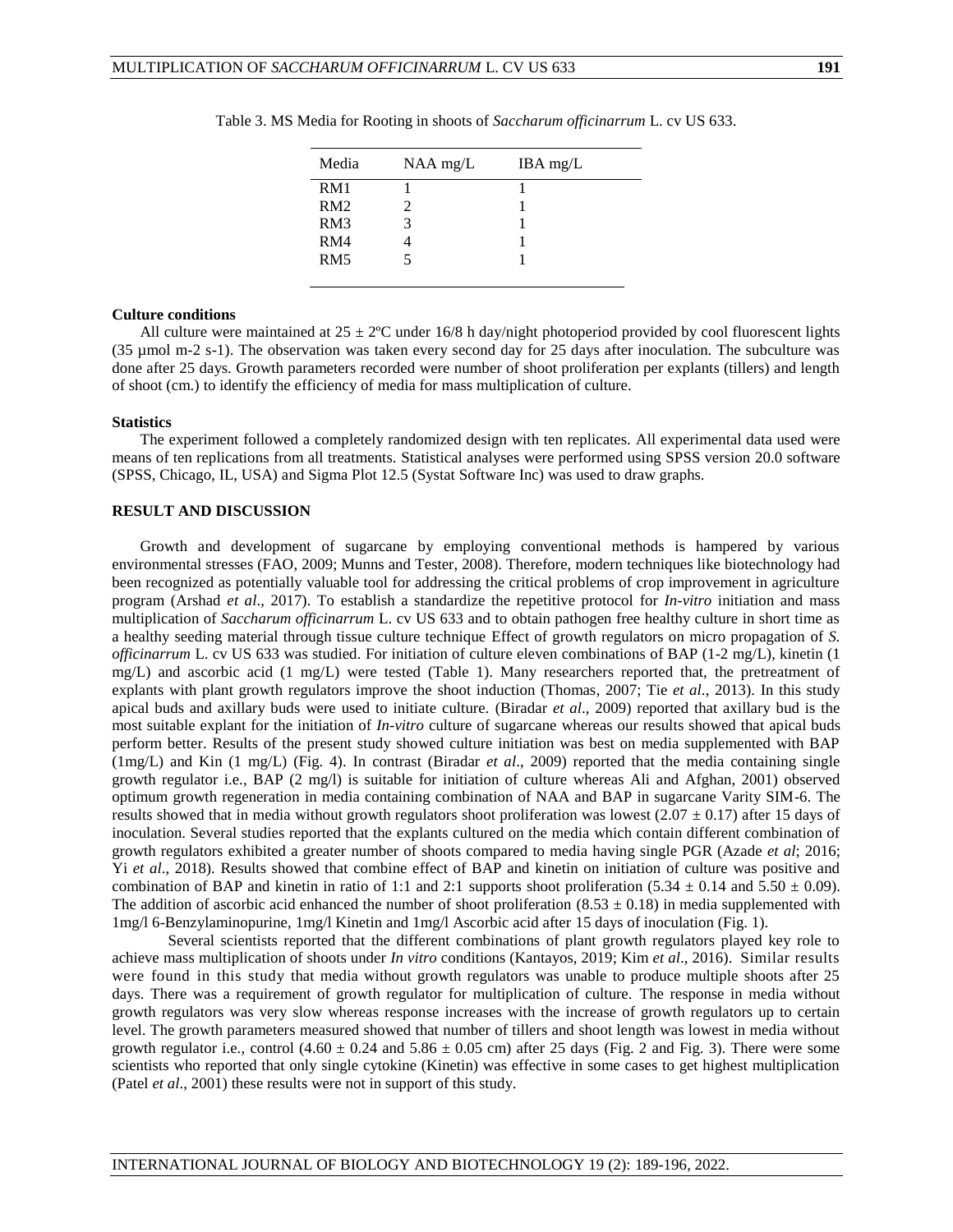

**Media** 

Fig. 1. Effect of various concentrations of BAP and KIN on initiation of *In-vitro* culture of Sugarcane var. US 633 after 15 days.



Fig. 2. Effect of various concentrations of BAP and KIN on Mass multiplication of Sugarcane var. US 633 after 25 days of *Invitro* culture.

For mass multiplication of culture twelve combinations of BAP (0.5-3.0 mg/L), kinetin (1 mg/L) and ascorbic acid (1 mg/L) supplemented in MS media were tested (Table 2). The data analysis of culture showed that with the increase in concentration of growth regulator numbers of tillers increased progressively up to 2.5mg/L BAP and 1mg/L Kin (19.40 ± 0.44) after 25 days (Fig. 2). In contrast Pawar *et al*., (2002) used lower concentration of indole acidic acid (IAA), BAP and KIN for mass multiplication. It has been stated that low concentration of BAP (0.5 mg/L) and Kinetin (0.5 mg/L) are not suitable for vigor multiplication (Chen *et al*., 1987). Several scientists reported that shoot tip explant of sugarcane was best multiplied on MS medium supplemented with BAP, kinetin and coconut water (Bakesh *et al*., 2002; Pawar *et al*., 2002). Results of Geetha and Padmanabhan (2001) that the combination of BAP with kin gave the maximum response in most varieties also supported our results. However other scientist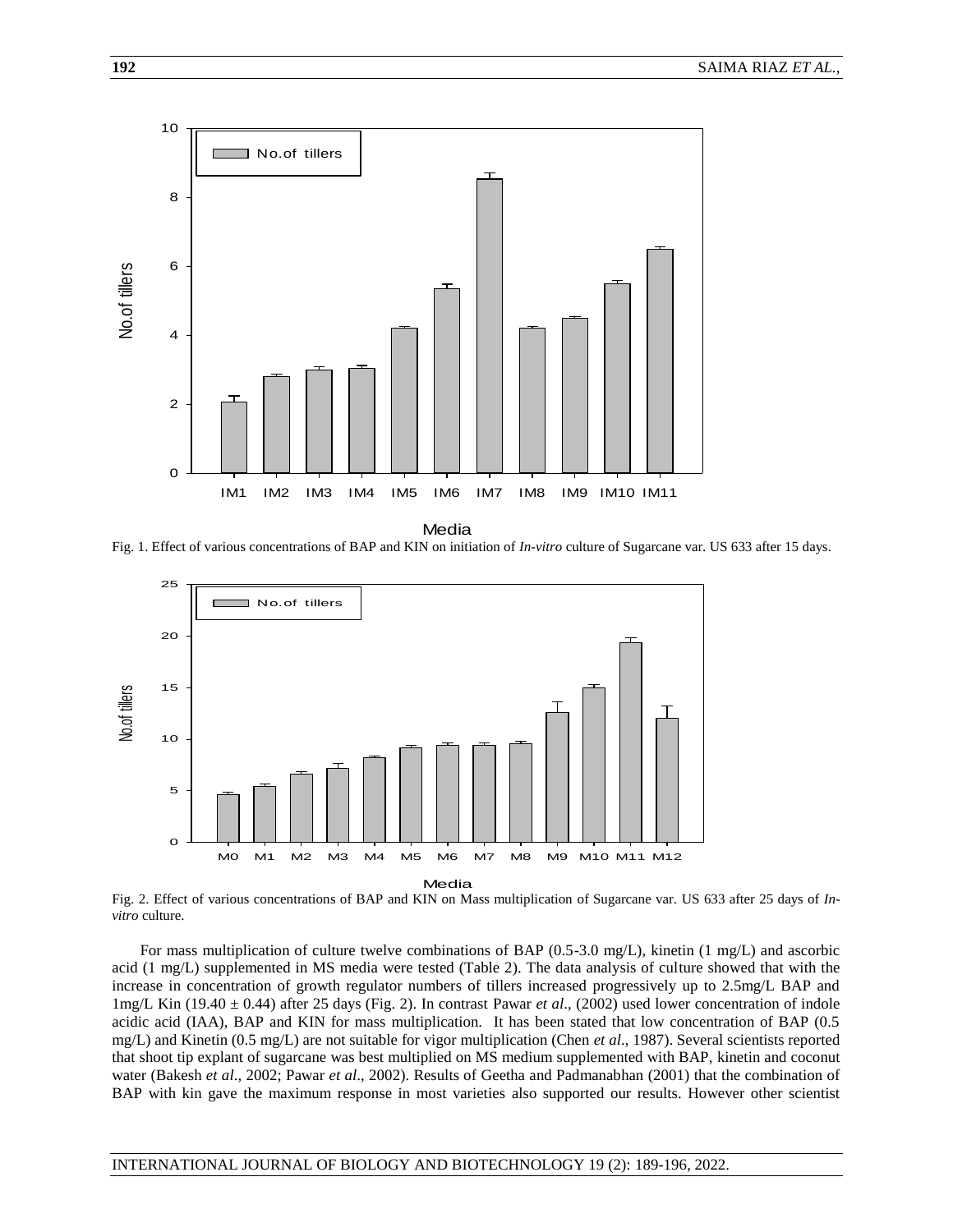found that combination of BAP and Indole butyric acid gave best shoot multiplication (Behera and Sahoo, 2009). Similarly shoot length also increases with the increase in concentration of BAP up to  $2.5 \text{mg/L}$  (8.4  $\pm$  0.05cm) (Fig. 3). On further increase in concentration of BAP from 2.5mg/L to 3 mg/L both number of tillers (12.00  $\pm$  1.22) and shoot length (8.4  $\pm$  0.05cm) start decreasing (Fig. 2). Results showed that higher concentration of BAP was negatively affecting multiplication rate under *In-vitro* conditions. Many researchers reported that NAA and IBA were best for root formation in sugarcane. Baksha *et al*. (2002) observed best root formation in half strength media supplemented with 5.0mg/L NAA, he also tested 0.1-0.5mg/L IBA along with 0.5-2.0 mg/L BAP which was unable to induce root formation. Raman Gill *et al*., (2006) reported that the high concentration of NAA more than 5mg/L is not effective for root induction. Jagadeesh *et al*. (2011) stated that NAA was more suitable than IBA alone or in combination with other hormones rooting of sugarcane. In general, many scientists reported that 5 mg/L NAA was good for induction of root in several varieties of sugarcane (Yadav *et al*., 2012).



Media

Fig. 3. Effect of various concentrations of BAP and KIN on shoot length (cm) of sugarcane US 633 plantlets after 25 days of *Invitro* culture.



Fig. 4. The shoots induced on medium containing BAP and Kinetin.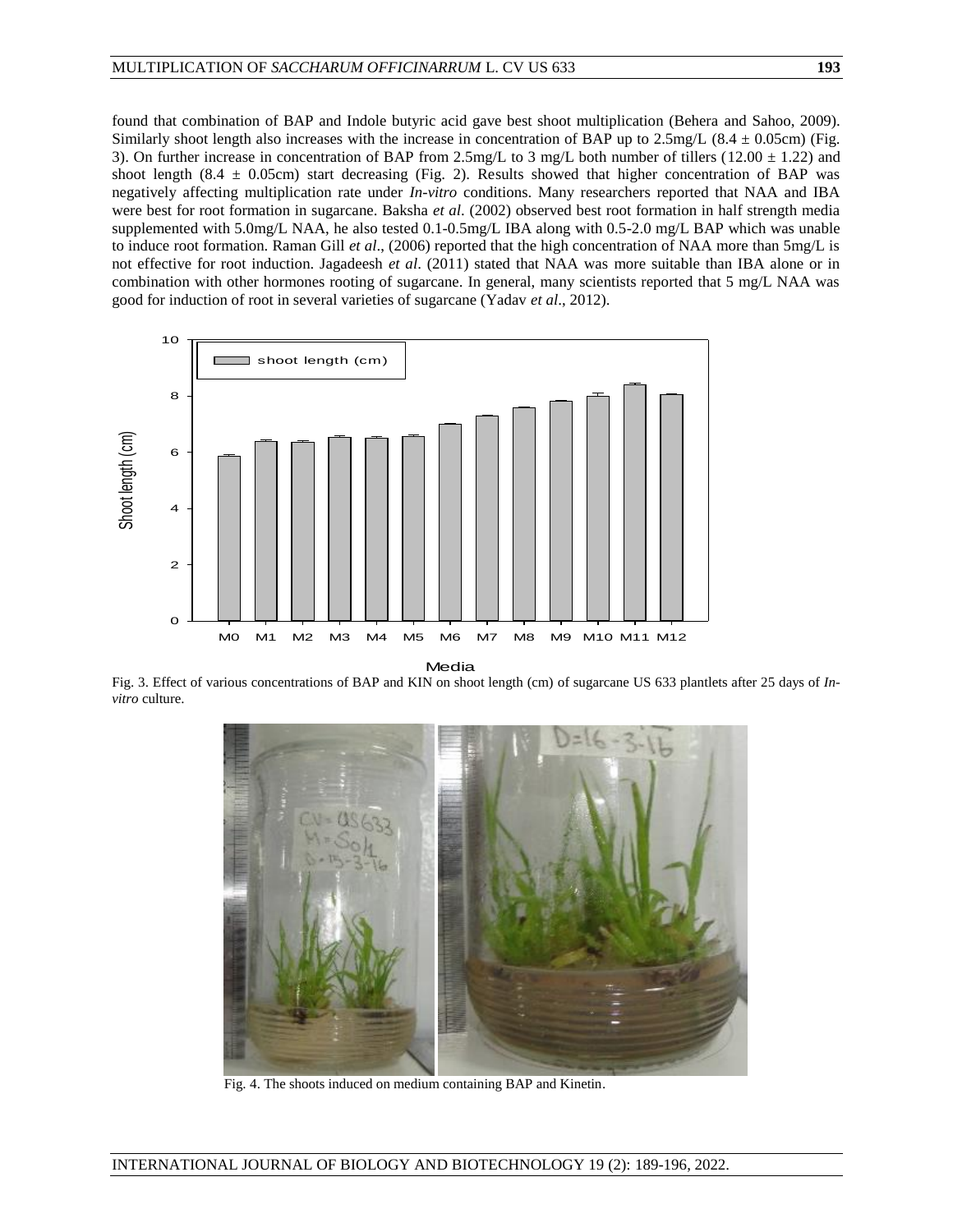### **CONCLUSIONS**

During the present study twelve different combinations of growth regulators were tested in the MS media and it was revealed that best culture initiation rates (80%) was obtained in media containing BAP (1mg/L), Kinetin (1mg/L) and Ascorbic acid (1mg/L). The highest number of tillers and length of shoot was obtained in media supplemented with 2.5mg/L BAP and 1mg/L kin. The data analysis showed that highest value of shoot length and number of tillers was achieved by the addition of kinetin in nutrient media and the highest multiplication shoot length and number of tillers observe in media containing 2.5 mg/L BAP + 1 mg/L kinetin gave the highest values for shoot length and number of tillers. The combination of NAA and IBA is the best hormones combination for root induction in this species.

**Acknowledgment**: The authors wish to acknowledge the plant tissue culture laboratory, PCSIR Laboratories Complex Karachi, Pakistan, for providing the facilities for the successful completion of this work.

**Disclaimer**: None **Conflict of interest**: None **Source of funding**: None **Authors Contribution**: **Beena Naqvi**: Supervised the experiments and approved the article **Saima Riaz**: Performed the experiments and manuscript write up **Bilquees Gul**: Design experimental layout **Tour Jan**: Critically reviewed the manuscript

## **REFERENCES**

- Ali, K. and S. Afghan (2001). Rapid multiplication of sugarcane through micropropagation technique. *Pak. Sugar J.*, 16:11-14.
- Anjum, N., S. Ijaz, I.A. Rana, T.M. Khan, I.A. Khan, M.N. Khan, G, Mustafa, F.A. Joiya and A. Iqbal (2012). Establishment of an In Vitro Regeneration System as a Milestone for Genetic Transformation of Sugarcane (*Saccharum officinarum* L.) against *Ustiligo scitaminea*. *Biosci Methods,* 3:7-20.
- Arruda. P. (2012). Genetically modified sugarcane for bioenergy generation. *Current Opinion in Biotech*., 23: 315- 322.
- Arshad, N.A., C.R. Zain, A.K. Ahsan, I. Anizan, M. Azhar and M.W.Y. Wan (2017). Accumulation of antioxidants in rice callus (Oryza sativa L.) induced by β-glucan and salt stress. *Austral. J. Crop Sci*., 11: 118-125.
- Azade, L.K., A.S. Indieka, M.O. Adero, S. Kiboi and N.O. Amugune (2016). *In vitro* regeneration of pigeon pea using leaf explants. *African Crop Sci. J.*, 24: 191-201.
- [Baksha](http://ascidatabase.com/author.php?author=R.&last=Baksha)**,** R., **R.** [Alam](http://ascidatabase.com/author.php?author=R.&last=Alam)**,** M.Z. [Karim](http://ascidatabase.com/author.php?author=M.Z.&last=Karim)**,** S.K. [Paul](http://ascidatabase.com/author.php?author=S.K.&last=Paul)**,** M.A. [Hossain](http://ascidatabase.com/author.php?author=M.A.&last=Hossain)**,** M.A.S. [Miah](http://ascidatabase.com/author.php?author=M.A.S.&last=Miah) [and A.B.M.M.](http://ascidatabase.com/author.php?author=A.B.M.M.&last=Rahman) Rahman **(**2002). *In vitro* shoot tip culture of sugarcane (*Saccharum officinarum*) variety lsd 28. *Biotech*., 1: 67-72.
- Bashir, A., S. Haq, M. Abbas, M.A. Munir and A. Afzal (2012). Impact of sugarcane mills development activities on cane production in Punjab. *Pak. J. Agri. Res.,* 25: 21-27.
- Behera, K.K. and S. Sahoo (2009). Rapid in vitro micro propagation of sugarcane (Saccharum officinarum L. cv-Nayana) through callus culture. *Nature and Sci*., 7: 1-10.
- Biradar, S., D.P. Biradar, V.C. Patil, S.S. Patil and N.S. Kambar (2009). In vitro plant regeneration using shoot tip culture in commercial cultivar of sugarcane. *Karnataka J. Agri. Sci.,* 22: 21-24.
- Chen, M.H., P.J. Wang and E. Maeda (1987). [Somatic embryogenesis and plant regeneration in](https://link.springer.com/article/10.1007/BF00269557) *Carica papaya* L. [tissue culture derived from root explants.](https://link.springer.com/article/10.1007/BF00269557) *Plant Cell Reports*, 6:348-351.
- Dalvi, S.G., V.C. Vasekar, A. Yadav, P.N. Tawar, G.B. Dixit, P.D. Theertha and R.B. Deshmukh (2012). Screening of Promising Sugarcane Somaclones for Agronomic Traits, and Smut Resistance Using PCR Amplification of Inter Transcribed Region (ITS) of *Sporisorium scitaminae*. *Sugar Tech.,* 14: 68-75.
- FAO (2009). *Declaration of the World Summit on Food Security*. 16–18 November, Rome. [http://www.fao.org/wsfs/world-summit/wsfs-challenges/en/.](http://www.fao.org/wsfs/world-summit/wsfs-challenges/en/)
- Feher, A., T.P. Pasternak and D. Dudits (2003). Transition of somatic plant cells to an embryogenic state. *Plant Cell, Tissue and Org. Cult.,* 74: 201-228.
- Geetha, S. and D. Padmanabhan (2001). Effect of hormones on direct somatic embryogenesis in sugarcane. *Sugar Tech*., 3: 120-121.
- Gill, R., P.K. Malhotra and S.S. Gosal (2006). Direct plant regeneration from cultured young leaf segments of sugarcane. *Plant Cell Tissue Organ Cult.,* 84: 227–231. doi: 10.1007/s11240-005-9015-9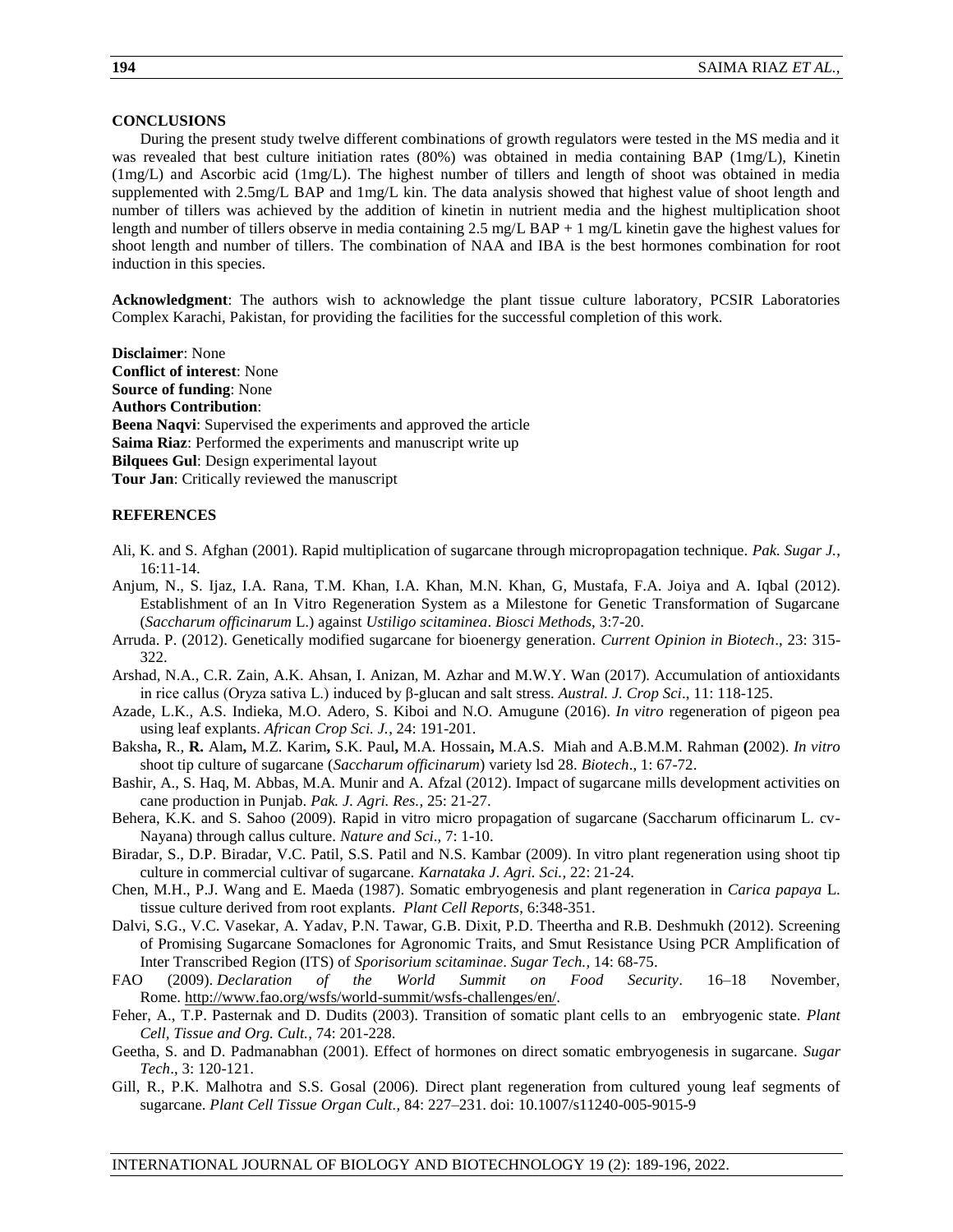- Granja, M.M.C., M.J.L. Medeiros, M.M.A. Silva, T.R. Camara, L. Willadino and C. Ulisses (2018). Response to in vitro salt stress in sugarcane is conditioned by concentration and condition of exposure to NaCl. *Acta biologica Colombiana*, 23: 30-38.
- Hoy, J.W., K.P. Bischoff, S.B. Milligan and K.A. Gravois (2003). Effect of tissue culture explant source on sugarcane yield components. *Euphytica*, 129: 237-240.
- Jagadeesh, B., M. Kumar, M. Shekhar and P. Udhakar (2011). Amenability of the sugarcane variety 2005 t 16 to shoot tip culture. *Journal of Sugarcane Research,* 1(2): 75-77.
- Jan, T., B. Naqvi, A. Hazrat, R. Qadri, M. Nisar, N. Khan, M.A. Nawaz and S. Pervez (2020). Impact of Hormones on the Proliferation of Shoots and Initiation of Roots in *Salvia santolinifolia* (Boiss), A High Value Medicinal Herb. *Pak. J. Sci. Ind. Res*. *Ser. B: Biol. Sci*., 63B (1): 30-36.
- Jimenez, V.M. (2005). Involvement of plant hormones and plant growth regulators on in vitro somatic embryogenesis. *Plant Growth Regulation*, 47: 91-110.
- Kantayos, V. (2019). *Characterization of plantlet regeneration and genetic transformation of legume plants. School of Plant Production Science*. Ph.D. Thesis, Sunchon National Univ., Korea.
- Khan, A. and A. Khatri (2006). Plant regeneration via organogenesis or somatic embryogenesis in sugarcane: histological studies. *Pak. J. Bot*., 38: 631-636.
- Khan, I.A., M.U. Dahot, N. Seema, S. Yasmine, S. Bibi and A. Khatri (2009). Genetic variability in sugarcane plantlets developed through In vitro mutagenesis. *Pak. J. Bot*., 41:153-166.
- Kim, D.G., V. Kantayos, D.K. Kim, H.G. Park, H.H. Kim, E.S. Rha, S.C. Lee and C.H. Bae (2016). Plant regeneration by in vitro tissue culture in Korean soybean (*Glycine max* L.). *Korean J. Plant Resources.* 29: 143- 153.
- Koch, A.C., S. Ramgareeb, R.S. Rutherford, S.J. Snyman and M.P. Watt (2012). An in vitro mutagenesis protocol for the production of sugarcane tolerant to the herbicide ppp imazapyr. *In Vitro Cellu. and Devel. Biol.- Plant*, 48: 417-427.
- Kuar, K. (2014). *In vitro mass cloning of Dianthus chinensisâ a horticultural important plant*. MSc thesis, Department of Biotechnology, Thapar University Patiala, India Pp. 85.
- Mayang, R.B., Hapsoro, D., Yusnita. (2011). Regenerasi *In Vitro Tanaman Tebu* (*Saccharum officinarum* L.), Induksi dan Proliferasi Kalus, serta Induksi Tunas. *Agrotropika*, (16)2: 52-56.
- Mekonnen, T., M. Diro, M. Sharma and T. Negi (2014). Protocol optimization for in vitro mass propagation of two sugarcane (*Saccharum officinarum L*.) clones grown in Ethiopia. *Afri. J. Biotech*., 13:1358-1368.
- Munns, R. and M. Tester (2008). Mechanisms of salinity tolerance. *Annual Reviews of Plant Biol*.. 59:651-681.
- Murashige, T. and F. Skoog (1962). A revised medium for rapid growth and bioassay with tobacco cultures. *Physiologia Plantar.,* 15: 473-497.
- Nieves, N., M. Segura-Nieto, M.A. Blanco, M. Sanchez, A. Gonzalez, J.L. Gonzalez and R. Castillo (2003). Biochemical characterization of embryogenic and non-embryogenic calluses of sugarcane. *In Vitro Cellu. and Deve. Biol.-Plant*, 39:343-345.
- Patel, A.A., S.R. Patel, C.L. Patel and B.S. Praja-Pati (2001). Effect of media composition on in vitro multiplication of sugarcane. *Indian J. Genet. Plant Breeding*, 61:1-82.
- Pawar, S.V., S.C. Patil, V.M. Jambhale, R.M. Naik and S.S. Mehetre (2002). Rapid multiplication of commercial sugarcane varieties through tissue culture. *Indian Sugar*, 52:183-186.
- Pinheiro, F.G.C., A.K.L. Soares, S.T. Santaella, L.M. Alexandre e Silva, K.M. Canuto, C.A. Cáceres. M.D.F. Rosa J.P.D.A. Feitosa and R.C. Leitão (2017). Optimization of the acetosolv extraction of lignin from sugarcane bagasse for phenolic resin production. *[Industrial Crops and Products](https://www.cabdirect.org/cabdirect/search/?q=do%3a%22Industrial+Crops+and+Products%22)*, 96: 80-90.
- Sardar, K.S., H.S. Altaf and S. Nusrat (2018). Biotechnological techniques stimulate the production of sugarcane and useful for enhancing of physiological traits. *Pak. J. Biotech*., 15: 517-523.
- Sengar, K. (2010). Developing of efficient protocol through tissue culture techniques for sugarcane micropropagation. *BioInfoBank*,18: 56.
- Singh, A., U.R. Lal, H.M. Mukhtar, P.S. Singh, G. Shah and R.K. Dhawan (2015). Phytochemical profile of sugarcane and its potential health aspects. *Pharmacognosy Reviews*, 9: 45-54.
- Singh, R.B., B. Singh and R.K. Singh (2017). Study of genetic diversity of sugarcane (Saccharum) species and commercial varieties through TRAP molecular markers. *Indian J. Plant Physi*., 22:332-338.
- Srivong, T., Y.J. Zhu, P. Pongdontri, U. Pliansinchai, S. Sakuanrungsirikul, D. Borthakur, C. Nagai and M. Kosittrakun (2015). Optimization of callus induction and plant regeneration in sugarcane (*Saccharum* spp.) for a study of sucrose accumulation in relation to soluble acid invertase expression. *Chiang Mai J. Sci*., 42: 797-805.
- Tesfa, M. and M. Ftwi (2018). *In Vitro* Plant Regeneration of Sugarcane (*Saccharum* spp.) Variety Inoculated Under Different Levels of Plant Growth Regulators. *J. Plant Biochem. Physi*., 6: 227.